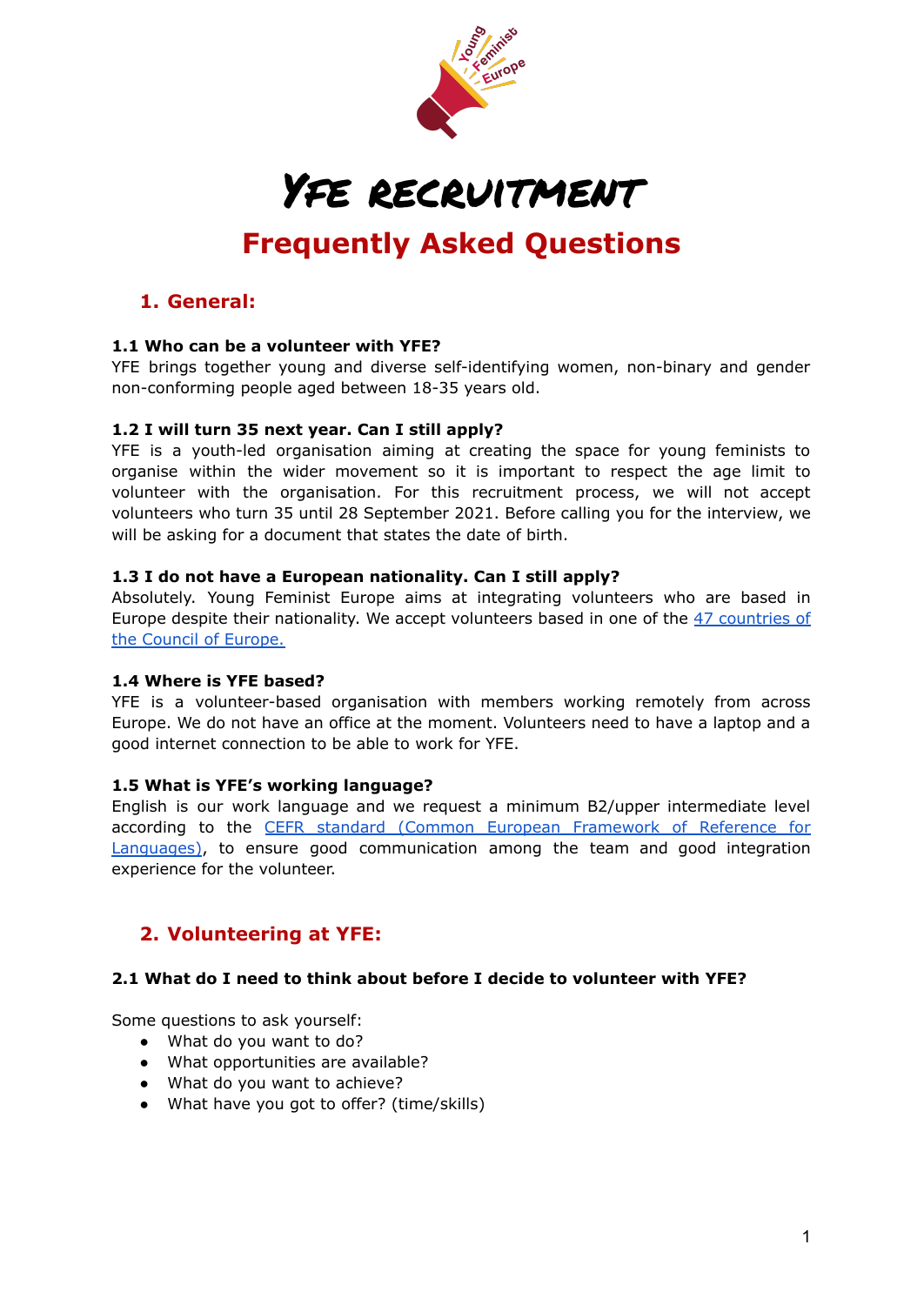#### **2.2 What can I expect as a YFE volunteer?**

Generally speaking, you can count on YFE to provide you with:

- An outline of your voluntary work/a role description;
- Specialised training, if required;
- Appropriate supervision (including regular meetings with your supervisor to discuss how things are going);
- Personal development opportunities.

#### **2.3 When becoming a YFE volunteer, do I have to make a long-term commitment?**

A time commitment of at least 6 months is required. YFE is a volunteer and youth-led organisation with members using their free time to work for the platform. Recruitment processes are human resources and time-consuming. YFE volunteers are using their free time to conduct the selection and induction of YFE new volunteers into the organisation. Moreover, YFE is a well-established organisation with a flat-working structure and it takes time to enter into the work rhythm of the organisation. Given these reasons, it is important that new volunteers commit to remaining in the organisation **for at least 6 months.** If you feel that you will have a major obstacle that ampers this commitment, please wait until the next recruitment phase.

#### **2.4 I can't offer up to 15 h per month but I would still really like to be part of your network. How can I do it?**

We expect volunteers to be committed members of YFE and participate in a range of activities, such as decision-making processes, monthly team meetings, working groups team meetings, team-building activities, etc. on top of the tasks assigned to each position. If you feel like that you do not have that time, you might want to consider other volunteering experiences.

#### **2.5 What is the difference between a 'Coordinator' and a 'Lead' in YFE?**

Each YFE working group has two 'coordinators' who jointly manage and oversee the activities of their working group. Many working groups are made up of 'leads' who are responsible for the implementation of a particular task/activity.

# **3. Application Submission:**

#### **3.1 Can I apply to a job posting even if I do not meet the minimum requirements?**

We encourage passionate feminists who are willing to commit to this opportunity and have a real interest in the job description to apply even if they feel like they might not fully meet the post requirements.

#### **3.2 Can I apply for more than one position? Is there a maximum of positions I can apply for?**

You may apply to multiple volunteer postings given that you consider those suitable to your profile. Before being called for an interview, you will be contacted by YFE's volunteer manager who will assess with you what is the most suitable position and you may jointly decide to undertake interviews for different positions.